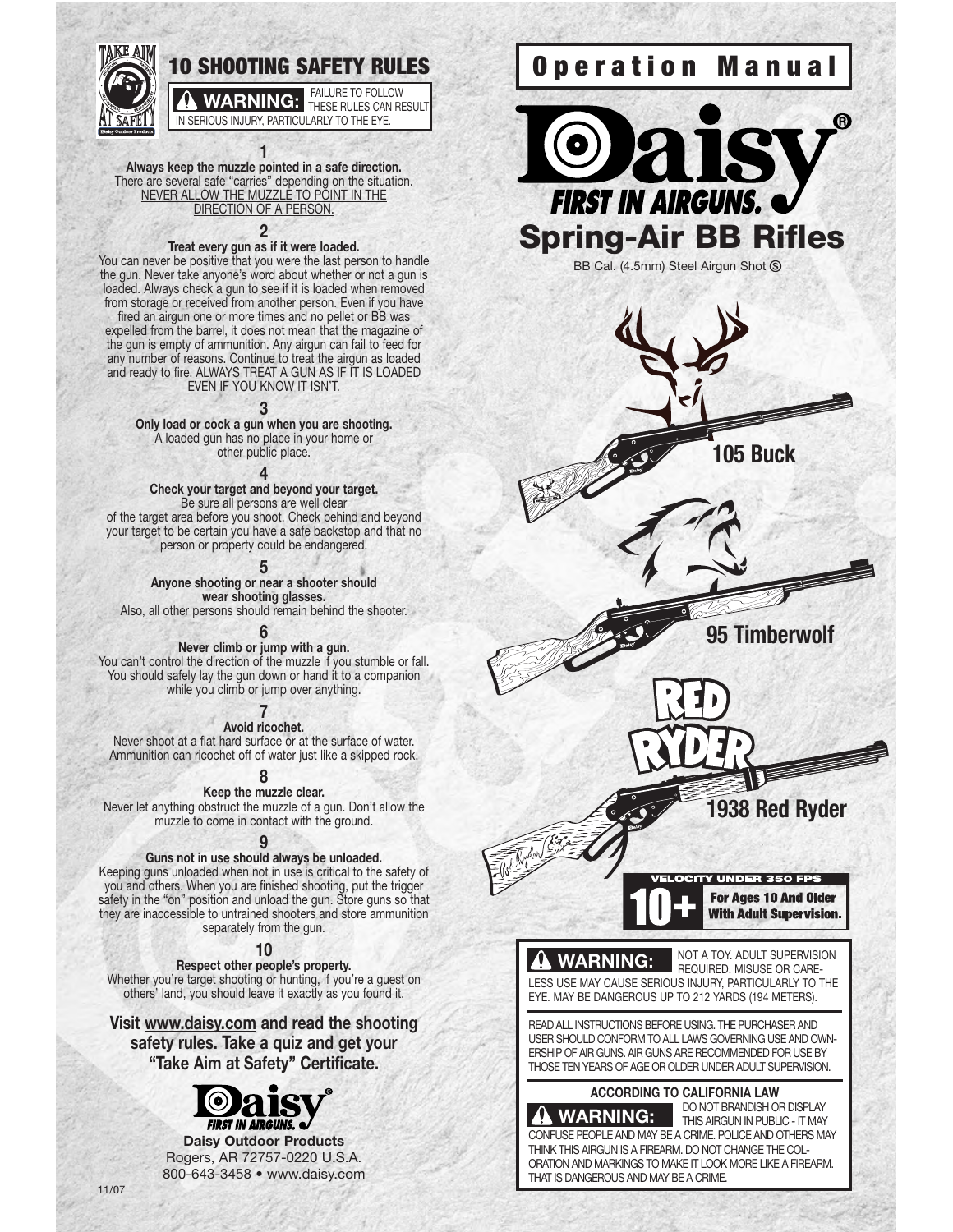**WARNING:** THIS GUN CAN CAUSE THE LOSS OF AN EYE. READ AND FOLLOW THE INSTRUCTIONS. DO NOT COCK THE GUN UNTIL YOU ARE READY TO SHOOT. IF YOU DO COCK IT AND DECIDE NOT TO SHOOT, POINT IT IN A SAFE DIRECTION AND FIRE IT. AN UNCOCKED, UNLOADED GUN IS THE SAFEST. ACCIDENTS HAPPEN FAST, AND THE LOSS OF AN EYE IS A TERRIBLE THING. SHOOT SAFELY.

This safety alert symbol indicates important safety messages in this manual. When you see this symbol, be alert to the possibility of personal injury and carefully read the message that follows.

The 10 Shooting Safety Rules found in "An Introduction to Daisy Airgun Shooting" section of this manual (begins on Page 9) is an important guide to the care and safe handling of any gun. **READ THIS SECTION**. It is your responsibility as the owner of this gun to make certain that anyone using the gun is instructed in its safe and proper operation.

As the proud owner of a Daisy air gun, you have become part of an American tradition which dates back to the time when your great-grandfather was a small boy. Your new Daisy gun is the result of more than 100 years experience by Daisy in the manufacture of quality products.

Although your new Daisy is not a firearm, it is a gun and should be treated with care and respect. Always remember, the first and most important safety aspect of any gun is the shooter. All safeties are mechanical devices and the shooter is the only part of the system that can make a gun safe – or unsafe. **DON'T DEPEND ON MECHANICAL SAFETIES** – think ahead and avoid situations that might lead to accidents.

FOR YOUR SAFETY AND THE SAFETY OF OTHERS, READ COMPLETE OPERATING INSTRUCTIONS BEFORE ATTEMPTING TO SHOOT GUN. Guns differ in their operations and you are never ready to fire any gun until you are thoroughly familiar with it. Read the operating instructions and WITHOUT LOADING ANY AMMUNITION, proceed several times through the operating steps with your gun (dry fire the gun at a safe target) so that you will be able to operate your Daisy properly and safely.



#### **HOW TO OPERATE**

**A CAUTION:** Be sure gun is always pointed in a safe direction.

| Step 1.      | <b>PUT "ON SAFE"</b>    |
|--------------|-------------------------|
| Step 2.      | COCK                    |
|              | Step 3. FEED BB         |
| Step 4.      | AIM AT SAFE TARGET      |
|              | Step 5. TAKE "OFF SAFE" |
| Step 6. FIRE |                         |
|              |                         |

#### **Step 1. PUT "ON" TRIGGER SAFETY**

Push trigger safety from left to right so no red is showing. It is a good practice to get in the habit of keeping the trigger safety "ON" until ready to fire the gun (See Drawing No. 1a-1c).

#### **LOAD BBs**

Tilt gun to its right side, place thumb on arrow, push loading door in and up (Drawing 2a). Cup hand under barrel and slowly pour in new Daisy BBs (Drawing 2b). Do not completely fill reservoir as this could jam your gun. Close loading door.



## **Step 2. COCK**

When cocking, raise muzzle with sight up. Firmly grasp the cocking lever and pull outward until it is fully cocked (seven clicks for the Red Ryder and Buck; one click for the Timberwolf). (see drawing 3). At this point, a BB could be loaded into the ready to fire position and your gun must be handled with care. Close cocking lever and your gun is ready to fire.

**ACAUTION:** Gun must always be pointed in a safe direction. Keep a firm grip on the lever while cocking. The lever could slip and slam shut, possibly causing injury. (See "Pinch Points' Drawing No. 3).

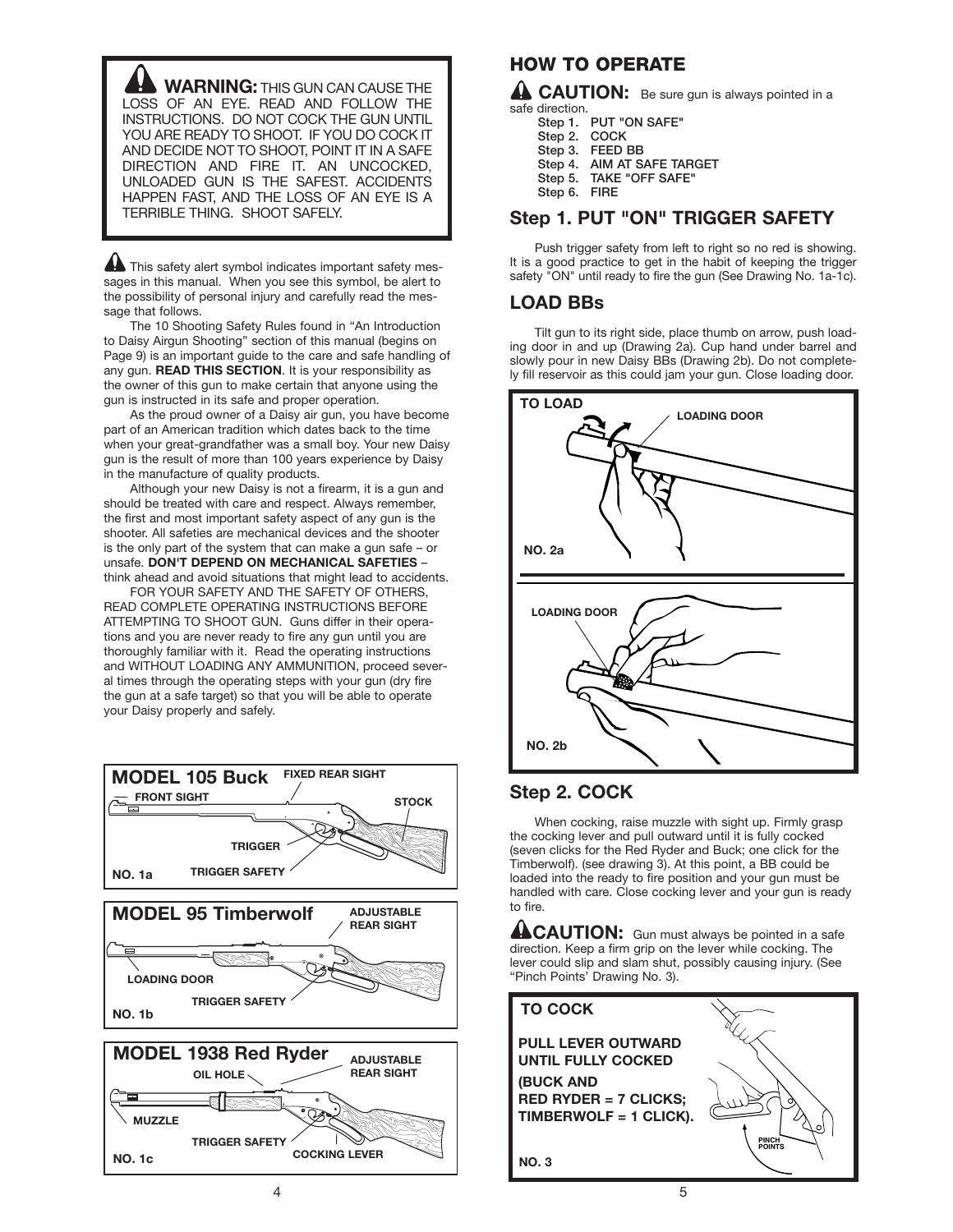#### **Step 3. FEED BB**

Your Daisy has a gravity feed system. To ensure proper operation, you should always raise the muzzle up while cocking to ensure that a BB rolls into firing position. When raising the muzzle, be sure the front sight is pointed upward since the gun will not feed properly if it is on its side. (See Drawing No. 4).

**WARNING:** Failure to hold the gun correctly when feeding the BB may cause the gun to jam when it is fired. This is a dangerous condition. See Step 6 for instructions on clearing a jam.



#### **WHAT IS A JAM, AND WHY DOES IT HAPPEN?**

A jammed gun is one that does not fire a BB when it is loaded, cocked and the trigger is pulled. It is a dangerous condition which must have immediate and careful attention. (See Step 6 for instructions on clearing the jam.) Jamming can result from:

- 1. Improper feeding–turning the gun on its side as the muzzle is raised to feed a BB into firing position.
- 2. Reusing shot which has been damaged by hitting a hard surface.
- 3. Using ammunition not intended for BB gun use.
- 4. Using dirty shot.

If you follow the instructions for proper loading and feeding, and if you only use recommended shot, your Daisy will provide many hours of trouble free, recreational air gun shooting.

## **Step 4. AIM AT SAFE TARGET**



Your rear sight may be fixed or adjustable, depending on which Daisy lever action gun you have.

The model 105 Buck has a fixed rear sight.

The models 95 Timberwolf and 1938 Red Ryder have adjustable rear sights.

Raise the rear sight to make the gun shoot higher; lower the rear sight to make the gun shoot lower.

See Drawing 5 for the proper sight picture for these three models (Your model may have a fiber optic front sight).

To be a consistent marksman, use the correct sight picture each time you fire your gun.

**ACAUTION:** Sight or point the gun only in a safe direction. BBs will bounce or ricochet if they hit a hard surface. Do not shoot at water.

#### **Step 5. TAKE "OFF" TRIGGER SAFETY**

When you are certain that the target, backstop and surrounding area are safe, push the trigger safety from right to left until red band is exposed.

**AL CAUTION:** Keep gun pointed in a safe direction.

#### **Step 6. FIRE**

After completing the operation steps, your gun may be fired by gently, but firmly, squeezing the trigger.

NOTE: A good rifleman squeezes his trigger when on target, he does not jerk or pull the trigger.

**CAUTION:** Never carry a cocked gun. Cock it only when ready to fire. Even with the manual safety "ON" SAFE, your gun is in a fully loaded condition and must be handled with care.

**A CAUTION:** If the gun does not fire after loading, cocking, feeding and squeezing the trigger, the gun is jammed. This is a dangerous condition which must have immediate and careful attention. To correct it, keep the gun pointed in a safe direction, cocking and firing the gun three or four times. If you are unable to clear the gun, return it to the Daisy Service Department. (See Repair of Daisy Guns section.)

# **UNLOADING**

**WARNING:** EVEN IF YOU HAVE FIRED THE AIR-GUN ONE OR MORE TIMES AND NO BB WAS EXPELLED, IT DOES NOT MEAN THAT THE GUN IS EMPTY OF BBs. CONTINUE TO TREAT THE AIRGUN AS IF IT IS LOADED.

Make certain your gun is not cocked by firing in a safe direction. Put "On Safe." Then open loading door and pour BBs out. After BBs have been removed, cock and fire several times in a safe direction.

#### **PROPER CARE**

To operate properly, your Daisy BB gun requires maintenance. Simple oiling and cleaning are sufficient. Lack of maintenance can cause poor performance and could make the gun unsafe.

OILING: To maintain top shooting performance, you should add two drops of oil in the "oil" hole (See Drawing No. 1) every 500 to 1000 shots. Also oil trigger, cocking mechanism and other moving parts regularly. Use a "20" weight motor oil. Do not use light weight household-type oils.

CLEANING: The exterior can be cleaned by wiping with a soft clean cloth. The screws and sights are a gun blue finish and should be wiped with an oiled cloth to prevent rust.

#### **STORAGE**

Unload BBs and store them in a separate place to keep them from untrained shooters. Before putting gun away in a cabinet or gun rack, make sure it is clean, dry, oiled, unloaded, and uncocked.

# **MODIFICATION**

**44 CAUTION:** The components of this gun were engineered to deliver optimum performance. Any modification or tampering with a gun may cause a malfunction and may make it unsafe to use. Any change in performance, such as a lowered trigger force and shortened trigger travel, indicates possible wear, and such gun should be inspected, replaced, or properly repaired by qualified personnel. Any gun that has been dropped should be checked by qualified personnel to insure that its function has not been affected.

# **REPAIR OF DAISY GUNS**

**A WARNING:** A GUN THAT IS NOT OPERATING PROPERLY MAY BE DANGEROUS. IT SHOULD BE KEPT SAFELY FROM USE BY ANYONE UNTIL REPAIRED OR DESTROYED. DO NOT TRY TO TAKE THE GUN APART. IT IS DIFFICULT TO REASSEMBLE, AND IMPROPER REASSEM-BLY CAN CAUSE A HAZARDOUS CONDITION.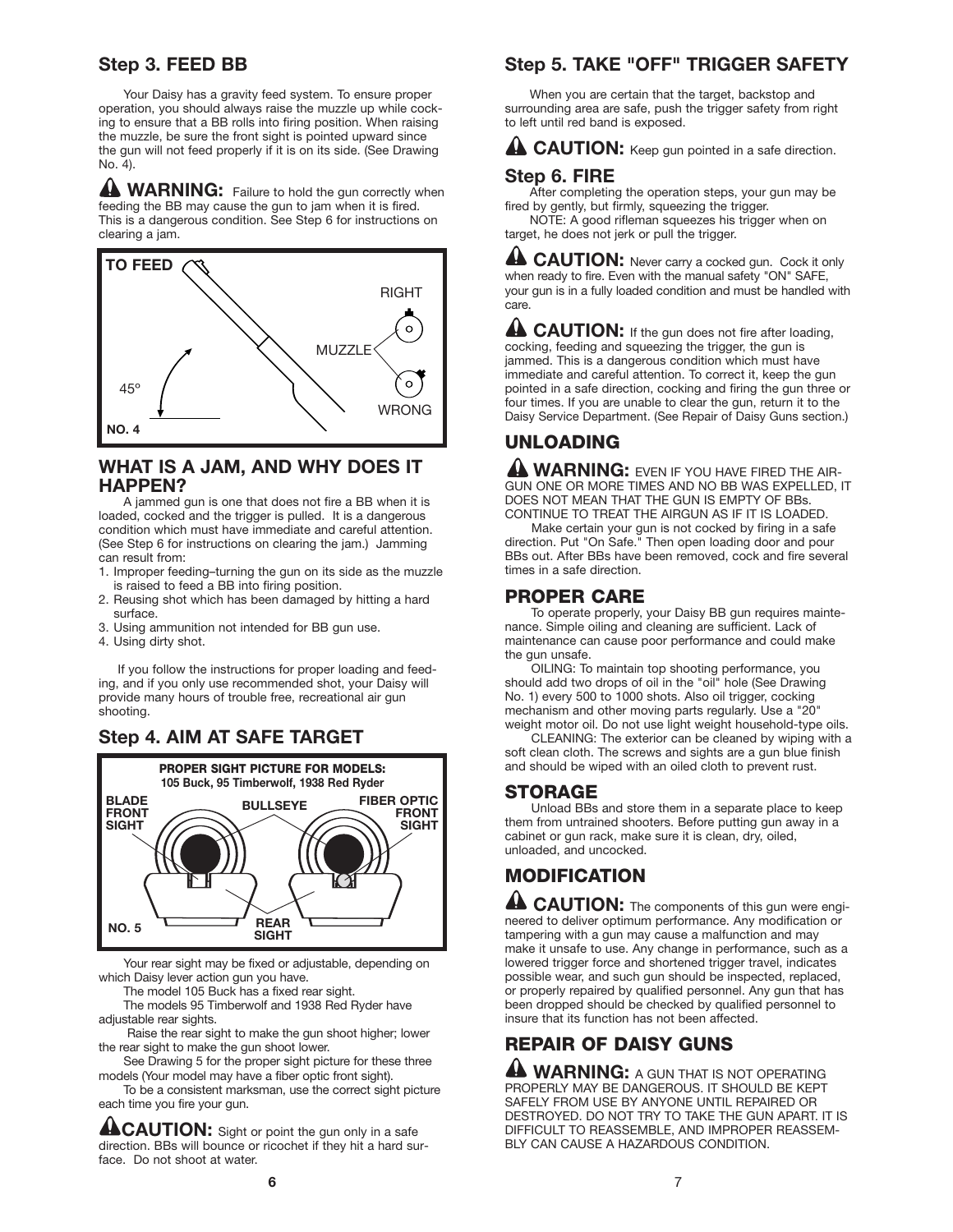# **GUNS IN WARRANTY LIMITED ONE YEAR WARRANTY**

For one year from date of purchase, Daisy will repair or replace this gun, free of charge, if defective in material or workmanship. Service is available by returning the gun to Daisy Outdoor Products. Attach to the gun your name and address and telephone number, description of problem and proof of date of retail purchase (sales slip). Package and send to Daisy Outdoor Products, transportation prepaid. This Warranty gives you specific legal rights, and you may also have other rights which may vary from state to state.

#### **GUNS OUT OF WARRANTY**

If your Daisy needs repair, call Customer Service at 1-800- 713-2479 for repair or replacement charge. We accept Visa and Mastercard. When paying by check or money order, please send with gun. Attach to the gun your name, street address (Not Post Office Boxes) and description of the problem. Package and send, transportation prepaid, to Daisy Outdoor Products, Service Department. Daisy will repair the gun or replace it with a reconditioned gun of the same model, if available, otherwise with a model of equivalent quality.

Exploded gun part drawings and price lists are available from Daisy Service Department. Please make sure you state model number stamped on barrel. Service and parts charges are subject to change without notice.

**Daisy Outdoor Products Service Department 308 West Stribling Drive Rogers, AR 72756**

NOTE: We recommend returning guns via UPS.

# **SPECIFICATIONS**

|                                                      | 105 Buck                 | 95 Timberwolf            | 1938 Red Ryder           |
|------------------------------------------------------|--------------------------|--------------------------|--------------------------|
| <b>ACTION</b>                                        | <b>Spring Air</b>        | <b>Spring Air</b>        | <b>Spring Air</b>        |
| <b>CALIBER</b>                                       | .177 cal. B•B<br>(4.5mm) | .177 cal. B.B<br>(4.5mm) | .177 cal. B•B<br>(4.5mm) |
| <b>BB CAPACITY</b>                                   | 400                      | 700                      | 650                      |
| TARGET<br><b>DISTANCE</b>                            | 16.4 Ft. (5m)            | 16.4 Ft. (5m)            | 16.4 Ft. (5m)            |
| <b>MAXIMUM</b><br><b>SHOOTING</b><br><b>DISTANCE</b> | 193 yds.<br>(177m)       | 212 yds.<br>(194m)       | 195 yds.<br>(179m)       |
| <b>MAXIMUM</b><br><b>MUZZLE</b><br><b>VELOCITY</b>   | 350 fps<br>$(107$ mps)   | 350 fps<br>$(107$ mps)   | 350 fps<br>$(107$ mps)   |



# **An Introduction to Daisy® Airgun Shooting**

9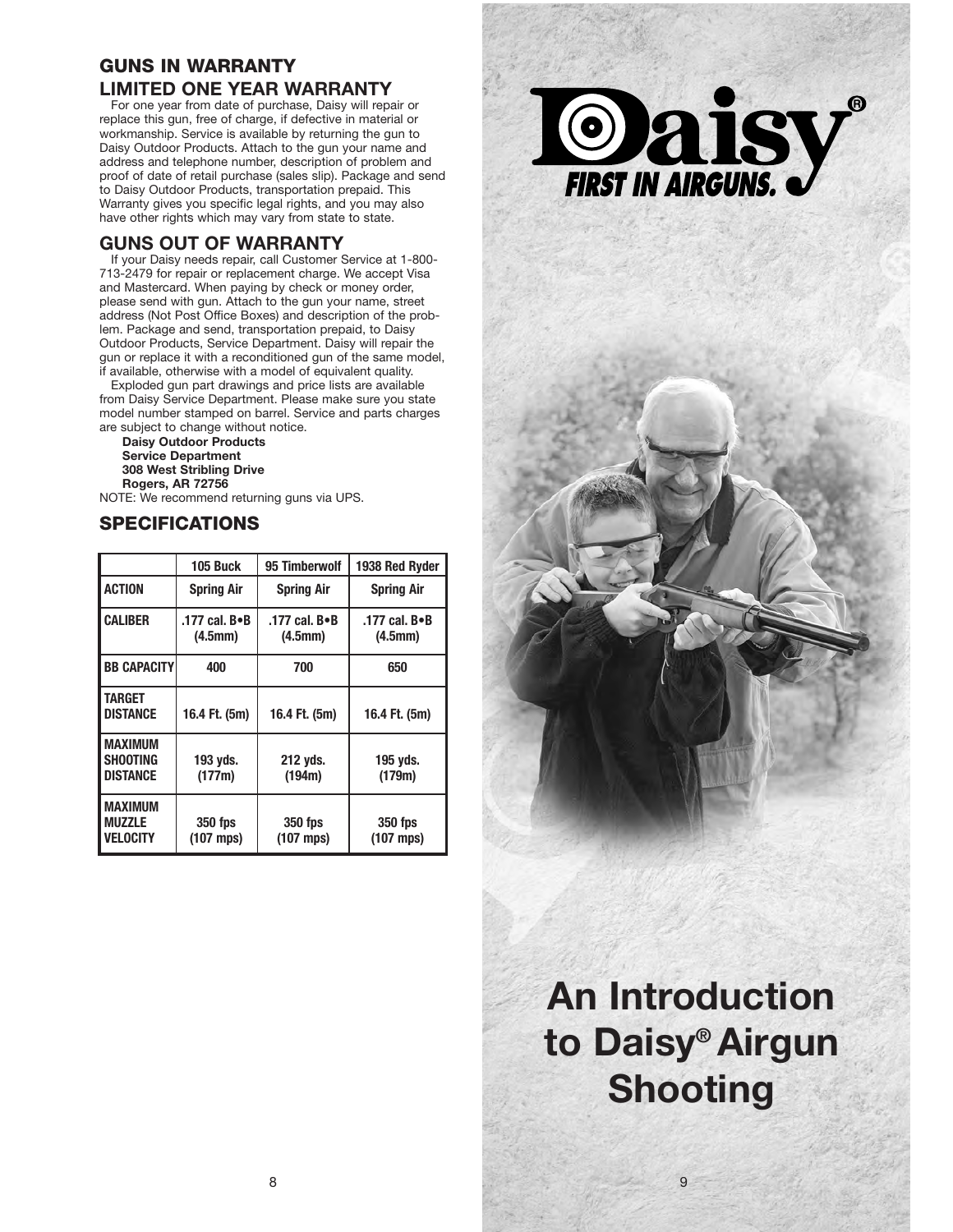#### **A MESSAGE TO PARENTS**

Although not a firearm, a Daisy airgun is a gun and not a toy. Properly used and maintained, it will provide many hours of safe, trouble free recreational shooting. Misused, it can be dangerous. Therefore, we recommend it be used only under adult supervision and never by a young person less than ten years of age. On the back cover of this operation manual are **10 Shooting Safety Rules**. We urge you to read them with your child, practice them and review them often.

As the proud owner of a new Daisy gun, your child has become part of an American tradition dating back more than 100 years. Mechanically, a new Daisy is backed by nearly a century of engineering know-how and experience in the manufacture of quality products.

Safe gun handling depends upon proper safety training, and instilling in your son or daughter the right attitude toward gun ownership. To help you, we have designed this booklet to cover the basic facts every young person should understand before shooting a gun. Take time to study it thoroughly with your child. A proper understanding of these basics will greatly increase your youngster's enjoyment of the lifetime sport of recreational air gun shooting and, at the same time, give you the satisfaction of knowing your child is properly prepared to handle an air gun.

We strongly urge a formal course of instruction in Shooting Education for your child. There are a number of youth and civic organizations which offer a complete 10-lesson course based on guidelines developed by the training experts at Daisy, and they are listed in the section "Learn to shoot safely" on page 13 of this book. A quick check with them will let you know when the next course will be starting in your area. If you would like more detailed information, write: Special Market Programs, Daisy, P.O. Box 220, Rogers, Arkansas 72757.

#### **GETTING STARTED**

First, you should know that your Daisy is not a toy. It's a gun. If you use it carefully, it will provide many years of enjoyment. But, if you aren't careful, it can be dangerous.

Second, read this book. In conjunction with the Operation Manual, it tells you how to handle your new BB gun properly and how to have the most fun with it. Read it carefully with a parent and make sure you all understand it. Then, put what you've learned into practice. And remember, it's your responsibility as a gun owner to make certain that anyone using it is instructed in the rules of proper gun handling.

#### **SAFE GUN HANDLING IS THE KEY TO SHOOTING FUN**

If you understand that "HANDLING" your gun means every time you touch it, and if you remember always to handle a gun as if it were loaded, then you are well on your way to proper gun handling. A majority of air gun accidents in this country are caused by 1) careless and improper handling of the gun, 2) believing the gun to be empty when it isn't, or 3) shooting at improper targets. All three causes can be avoided if the shooter handles the gun properly.

For years we have been teaching the 10 Shooting Safety Rules. Read, remember, practice and review these few simple rules. They will help you enjoy many hours of safe, fun, recreational shooting.

## **10 SHOOTING SAFETY RULES**

- **1. Always keep the muzzle pointed in a safe direction.**
- **2. Treat every gun as if it were loaded.**
- **3. Only load or cock a gun when you are shooting.**
- **4. Check your target and beyond your target.**
- **5. Anyone shooting or near a shooter should wear shooting glasses.**
- **6. Never climb or jump with a gun.**
- **7. Avoid ricochet.**
- **8. Keep the muzzle clear.**
- **9. Guns not in use should always be unloaded.**
- **10. Respect other people's property.**

It is also very important for you to remember that any time you receive a gun from anyone, or take a gun from it's storage place, you should make sure it's unloaded and uncocked by pointing it in a safe direction and pulling the trigger.

**AN WARNING:** EVEN IF YOU HAVE FIRED THE AIR-GUN ONE OR MORE TIMES AND NO BB WAS EXPELLED, IT DOES NOT MEAN THAT THE GUN IS EMPTY OF BBs. CON-TINUE TO TREAT THE AIRGUN AS IF IT IS LOADED.

Never look into the muzzle of your gun. You can't tell by looking if your gun is loaded, so always treat it as if it were. Habits which you form now in handling your new Daisy will be helpful in the handling of any gun.

#### **THE OUTDOOR DAISY**

Your Daisy airgun isn't designed for hunting, but you can still have outdoor fun with it. It's easy to set up an outdoor range



(SEE SAFE TARGETS).

In fact, outdoor shooting is a great way for a young person and his or her parents to have some real family fun and competition.

When you are carrying a Daisy airgun outdoors, keep the following things in mind:

• Don't shoot at targets with a hard surface, like rocks or trees. Your BB could ricochet. Never shoot at the surface of water for the same reason.

• Always be sure you know where other people are before you shoot. Make sure they're clear of the target.

• Keep the muzzle always pointed in a safe direction so if you stumble and fall you can control the direction of the muzzle.

• Keep your Daisy airgun unloaded when you are not using it. • Indoors or out, it's a good idea for the shooter and anyone near to wear shooting glasses for extra eye protection. (They can be purchased at most stores selling sporting goods.)

## **THE INDOOR DAISY**

A Daisy airgun is safe for indoor shooting as long as you observe the proper safety rules. There aren't many, but they are important. First, you must have at least 5 meters (16.4 ft.) of space from the firing line to the target. All Daisy Youth Line air rifles are designed with controlled velocity of less than 350 feet per second and are most effective for target shooting at 5 meters. (It takes as much skill to shoot a Daisy on a 5 meter range as it takes to shoot a .22 on a 50 foot range!) Second, you must have a safe target (See "SAFE TARGET" section) placed so there are no entry ways in front of the firing line or behind the targets. If this is not possible, then doorways in the areas should be blocked. Third, you should have a canvas or blanket behind the target which hangs free from the wall and clears the floor. This will prevent ricochet should you miss the target. Finally, your target should be well lighted.

Remember to keep your Daisy unloaded until the target is up and you are ready to shoot. Never point it in any direction except toward the target.

If you follow these rules and combine them with the other tips on proper gun handling in this book, you can enjoy safe, indoor Daisy airgun shooting.

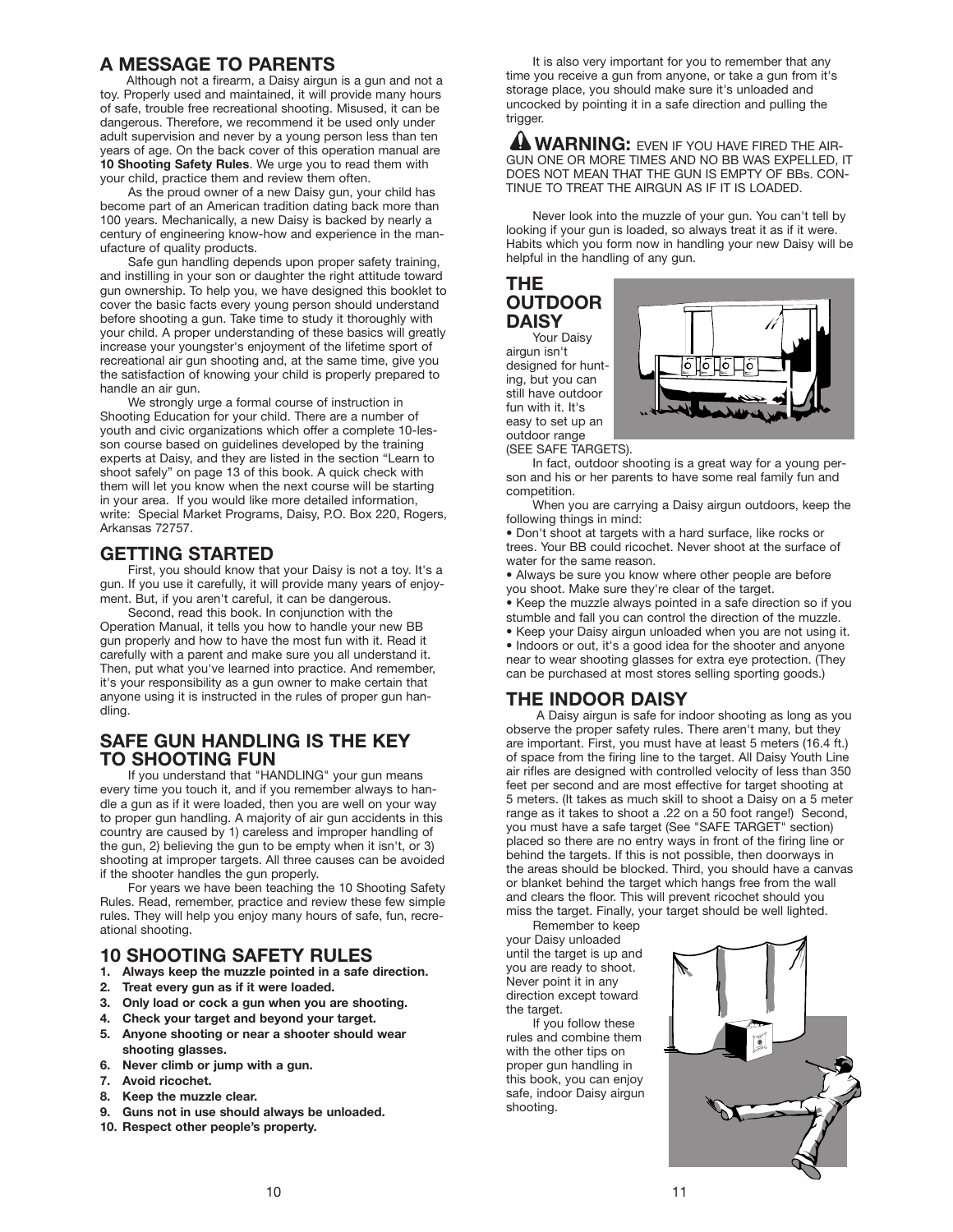#### **A DAISY BB GUN IS NOT FOR HUNTING**

It's a target-shooting gun. But it teaches you the skill and safety habits you'll need for hunting. Or, you might prefer preparing yourself for match target

shooting. Many adult gun owners do.



## **GET TO KNOW YOUR DAISY FROM BUTT PLATE TO MUZZLE**

Do you know what the trigger guard is? The forearm? Check your knowledge with the picture.

#### **HOW TO BECOME AN EXPERT MARKSMAN**

If you learn the techniques, and practice regularly, you can become a real marksman.

Marksmanship will provide you with a lot of enjoyment all your life. The tips you'll pick up in this book will get you started. But you'll learn faster by getting some help from an adult who is an experienced shooter.

#### **POSITIONS**

There are four basic rifle shooting positions and two variations of each. Learn them all so you will be prepared for any shooting conditions. The positions are prone, sitting, kneeling, and standing.

Half face to the right before getting into any position. Then:

**PRONE -** Lie at an angle of about 5 to 15 degrees to the line of fire. The left leg should be completely relaxed. The right leg should angle away from the spine and may be bent or straight.

**KNEELING -** Half face to the right, then drop to the right knee. In the low position, the left foot should be extended as far forward as is comfortable, while the right leg is flat on the ground with foot flat and rotated inward, with shooter sitting on side of right foot. In the high position, the shooter sits on his right heel.

**SITTING - In the low position, cross your legs in front of** you with the outside of each foot resting on the ground and supporting the knees. Elbows should be placed near the knees forming triangles to support the rifle. legs are not crossed in the high position. The feet are well spread, with the heels braced, and the body leaning forward so the elbows may be braced over the knees.

**STANDING - I**n the Army standing position, half face to the right with feet spread about a foot apart. Stand relaxed, not rigid. The right elbow should be at about the same height as the shoulder. Your left arm does not touch your body.

In the N.R.A. standing position, you may rest your left upper arm against your body on your hip.



#### **NOW GET YOUR BB GUN IN PROPER POSITION**

These simple rules will help you hold your rifle correctly. (Instructions are for a right handed person–reverse for left handed person.)

- 1. Grasp the small of the stock with your right hand.
- 2. Let the forearm rest on the palm of your left hand (or on the thumb and fingertips if using the N.R.A. standing position).
- 3. Place your left elbow as close to directly under your gun as possible.
- 4. Place your cheek as far forward on the stock as possible without straining and press gently against the stock.
- 5. Now make sure your Daisy still points effortlessly at the center of the target. To make sure, close your eyes and point it where you think the target is. If, when you open your eyes, the gun is pointing away from the center of the target, shift your body to correct. Repeat until naturally centered.
- 6. Prepare to squeeze the trigger with the first joint of your first (index) finger. *But don't fire yet!*

## **AIMING (OR SIGHTING)**

A Daisy will shoot where you aim it. The trick is holding the proper sight picture. To do this, think about a lollipop. Then make the front sight the lollipop stick, and the bullseye the candy! Keep the top of the lollipop stick even with the top of the rear sight and centered in the V notch.

Try sighting. Then check what you see against the sight pictures above.

To be a consistent marksman, use the correct sight picture each time you fire the gun, and remember - sight or point the gun only in a safe direction.